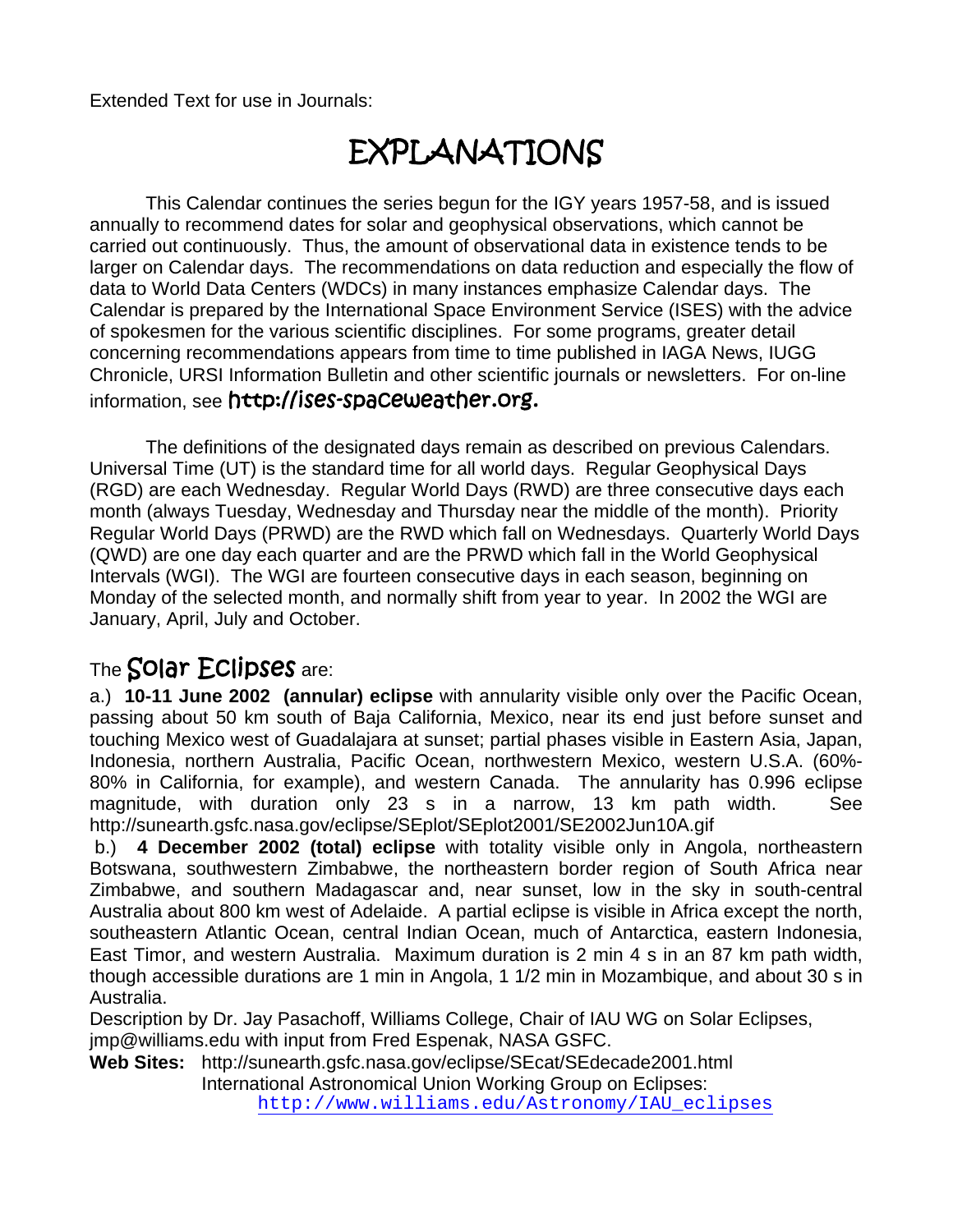#### **References**:

o Fred Espenak, Fifty Year Canon of Solar Eclipses: 1986-2035, NASA Reference Publication 1178 Revised, July 1987.

o Leon Golub and Jay M. Pasachoff, The Solar Corona, Cambridge University Press, 1998. http://www.williams.edu/Astronomy/corona

o Jay M. Pasachoff, Astronomy: From the Earth to the Universe, 5th ed., Saunders College Publishing, 1998. http://www.williams.edu/Astronomy/jay

#### Meteor Showers (selected by R. Hawkes, Mount Allison Univ, Canada,

rhawkes@mta.ca) include the most prominent regular showers. The dates (based on UT) for Northern Hemisphere meteor showers are: Jan 3 (Quadrantid); Apr 21-23 (Lyrid); May 4-6 (Eta-Aquarid); Jun 6-11 (Arietid, Zeta-Perseid); Jun 27-29 (Beta-Taurid); Aug 12-14 (Perseid); Oct 21-23 (Orionid); Nov 18-19 (Leonid); Dec 13-15 (Geminid); Dec 21-23, 2002 (Ursid); and Jan 3-4, 2003 (Quadrantid). The dates for Southern Hemisphere meteor showers are: May 4-6 (Eta-Aquarid); Jun 6-11 (Arietid, Zeta-Perseid); Jun 27-29 (Beta-Taurid); Jul 27-Aug 2 (S. Delta-Aquarid, Alpha-Aurigid); Oct 21-23 (Orionid); Nov 18-19 (Leonid); and Dec 13-15, 2002 (Geminid).

The occurrence of **UNUSUAI SOIAT OT GEOPHYSICAI CONDITIONS** is announced or

forecast by the ISES through various types of geophysical "Alerts" (which are widely distributed by telegram and radio broadcast on a current schedule). Stratospheric warmings (STRATWARM) are also designated. The meteorological telecommunications network coordinated by WMO carries these worldwide Alerts once daily soon after 0400 UT. For definitions of Alerts see ISES "Synoptic Codes for Solar and Geophysical Data", March 1990 and its amendments (http://ises-spaceweather.org). Retrospective World Intervals are selected and announced by MONSEE and elsewhere to provide additional analyzed data for particular events studied in the ICSU Scientific Committee on Solar-Terrestrial Physics (SCOSTEP) programs.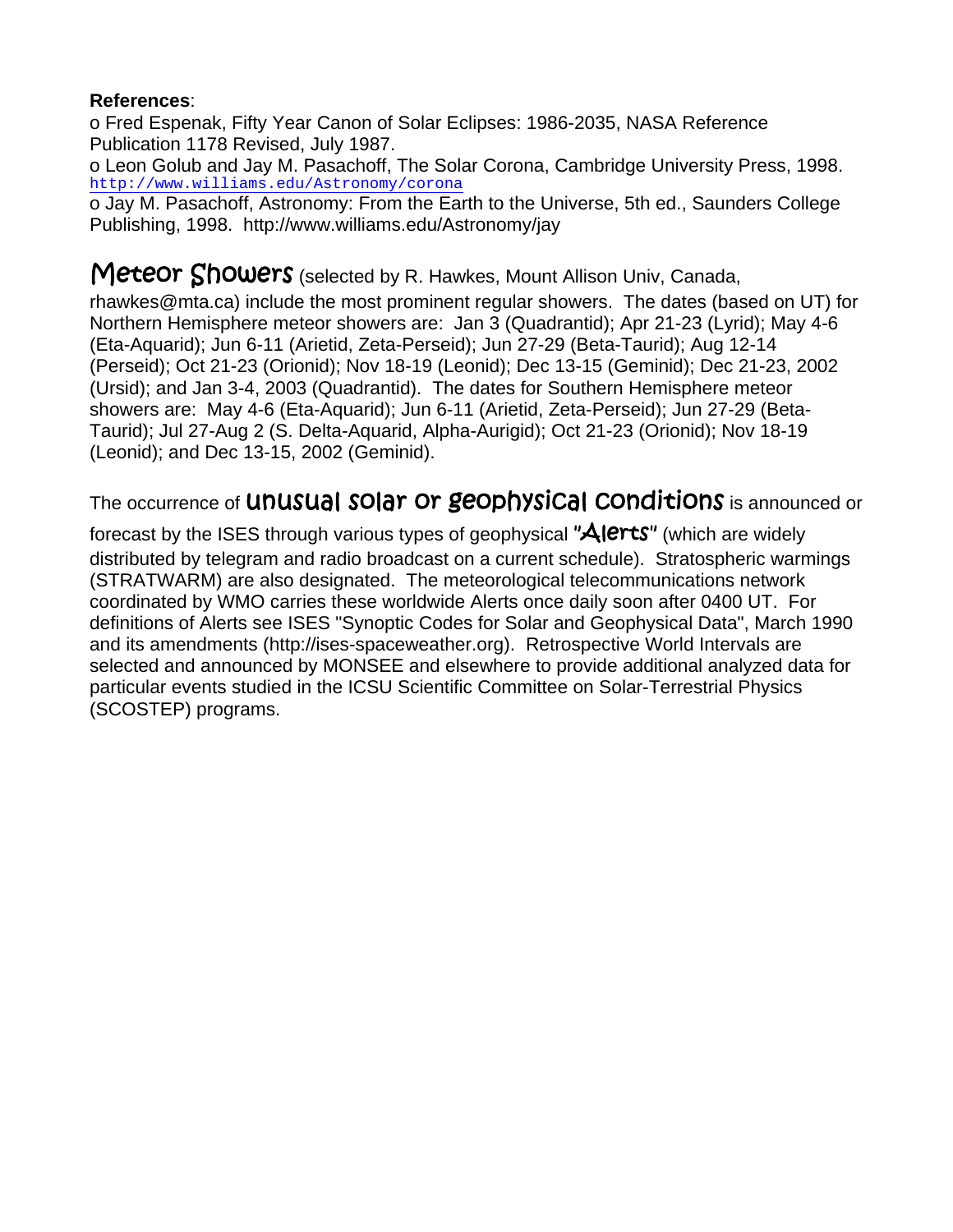# RECOMMENDED SCIENTIFIC PROGRAMS

# OPERATIONAL EDITION

(The following material was reviewed in 2001 by spokesmen of IAGA, WMO and URSI as suitable for coordinated geophysical programs in 2002.)

Airglow and Aurora Phenomena. Airglow and auroral observatories operate with their full capacity around the New Moon periods. However, for progress in understanding the mechanism of many phenomena, such as low latitude aurora, the coordinated use of all available techniques, optical and radio, from the ground and in space is required. Thus, for the airglow and aurora 7-day periods on the Calendar, ionosonde, incoherent scatter, special satellite or balloon observations, etc., are especially encouraged. Periods of approximately one weeks' duration centered on the New Moon are proposed for high resolution of ionospheric, auroral and magnetospheric observations at high latitudes during northern winter.

Atmospheric Electricity. Non-continuous measurements and data reduction for continuous measurements of atmospheric electric current density, field, conductivities, space charges, ion number densities, ionosphere potentials, condensation nuclei, etc.; both at ground as well as with radiosondes, aircraft, rockets; should be done with first priority on the RGD each Wednesday, beginning on 2 January 2002 at 0000 UT, 9 January at 0600 UT, 16 January at 1200 UT, 23 January at 1800 UT, etc. (beginning hour shifts six hours each week, but is always on Wednesday). Minimum program is at the same time on PRWD beginning with 24 January at 1800 UT. Data reduction for continuous measurements should be extended, if possible, to cover at least the full RGD including, in addition, at least 6 hours prior to indicated beginning time. Measurements prohibited by bad weather should be done 24 hours later. Results on sferics and ELF are wanted with first priority for the same hours, short-period measurements centered around the minutes 35-50 of the hours indicated. Priority Weeks are the weeks that contain a PRWD; minimum priority weeks are the ones with a QWD. The World Data Centre for Atmospheric Electricity, 7 Karbysheva, St. Petersburg 194018, USSR, is the collection point for data and information on measurements.

Geomagnetic Phenomena. It has always been a leading principle for geomagnetic observatories that operations should be as continuous as possible and the great majority of stations undertake the same program without regard to the Calendar.

Stations equipped for making magnetic observations, but which cannot carry out such observations and reductions on a continuous schedule are encouraged to carry out such work at least on RWD (and during times of MAGSTORM Alert).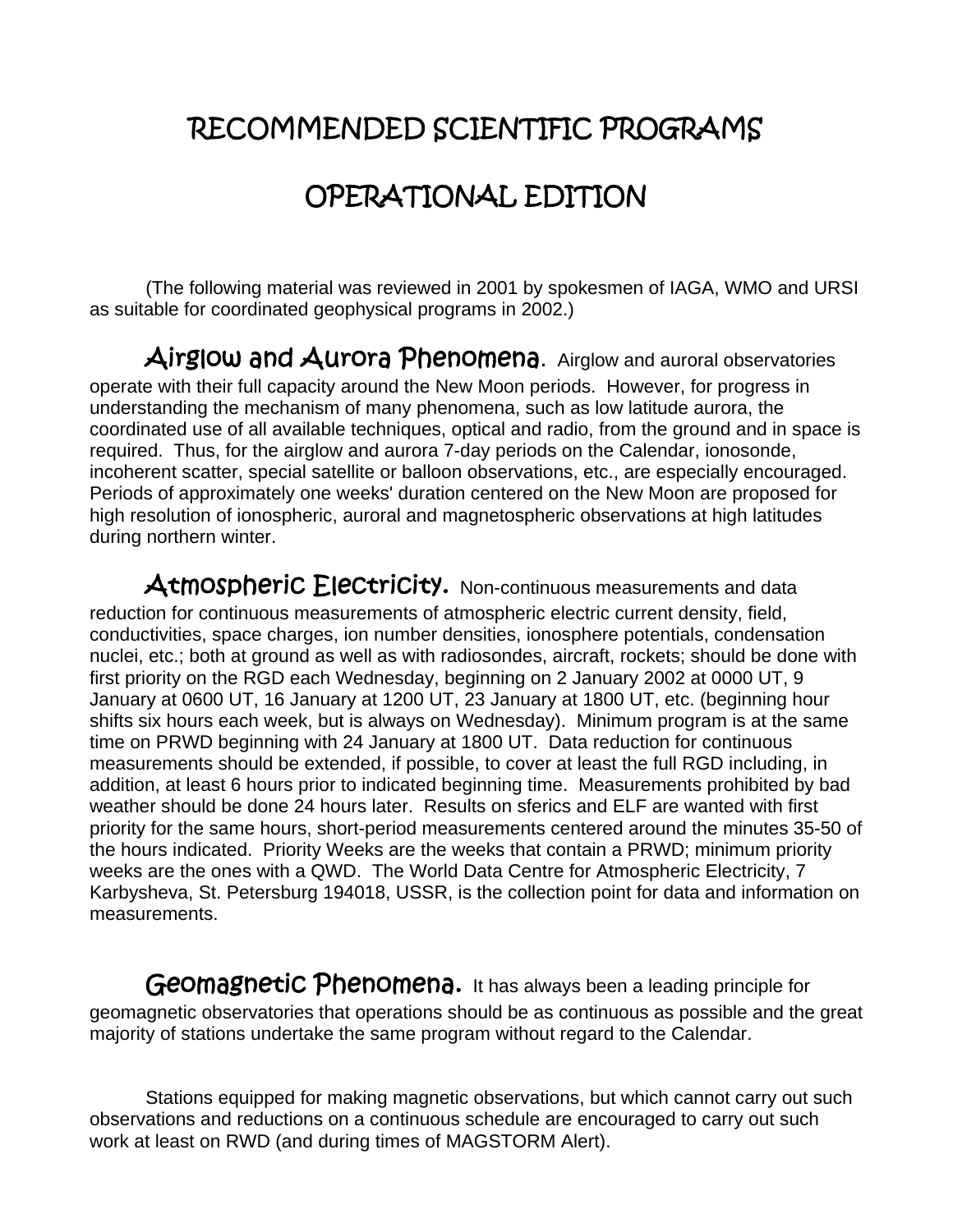**IONOSPheric Phenomena.** Special attention is continuing on particular events that cannot be forecast in advance with reasonable certainty. These will be identified by Retrospective World Intervals. The importance of obtaining full observational coverage is therefore stressed even if it is possible to analyze the detailed data only for the chosen events. In the case of vertical incidence sounding, the need to obtain quarter-hourly ionograms at as many stations as possible is particularly stressed and takes priority over recommendation (a) below when both are not practical.

### For the **VertiCal incidence (VI) sounding program**, the summary

recommendations are:

(a) All stations should make soundings on the hour and every quarter hour;

(b) On RWDs, ionogram soundings should be made at least every quarter hour and preferably every five minutes or more frequently, particularly at high latitudes;

(c) All stations are encouraged to make f-plots on RWDs; f-plots should be made for high latitude stations, and for so-called "representative" stations at lower latitudes for all days (i.e., including RWDs and WGIs) (Continuous records of ionospheric parameters are acceptable in place of f-plots at temperate and low latitude stations);

(d) Copies of all ionogram scaled parameters, in digital form if possible, be sent to WDCs; (e) Stations in the eclipse zone and its conjugate area should take continuous observations on solar eclipse days and special observations on adjacent days. See also recommendations under Airglow and Aurora Phenomena.

#### For the **inCOherent sCatter obserVatiOn program**, every effort

should be made to obtain measurements at least on the Incoherent Scatter Coordinated Observation Days, and intensive series should be attempted whenever possible in WGIs, on Dark Moon Geophysical Days (DMGD) or the Airglow and Aurora Periods. The need for collateral VI observations with not more than quarter-hourly spacing at least during all observation periods is stressed.

Special programs include:

**CSSP** – Coordinated Storm Study Period (John Foster – jcf@haystack.mit.edu);

**DATABASE** -- Incoherent Scatter Database -- emphasis on broad latitudinal coverage of the F region (Anthony van Eyken – Tony.van.Eyken@eiscat.com);

LTCS -- Lower Thermosphere Coupling Study (C. Fesen - fesen@tides.utdallas.edu); **Millennium Polar Max** – Santimay Basu (santimay@aol.com) and Cesar Valladares (cesar@dl5000.bc.edu);

**POLITE** -- Plasmaspheric Observations of Light Ions in the Topside Exosphere -- global coordinated measurements of topside light ions. Simultaneous optical observations of neutral hydrogen and helium are highly desirable where possible (Phillip Erickson pje@hyperion.haystack.edu);

**SELT** – Storm Effects in the Lower Thermosphere (Joe Salah – jsalah@haystack.mit.edu);

Special programs: Dr. Anthony P. van Eyken, EISCAT Scientific Association, Ramfjordmoen, N-9027 Ramfjordbotn, Norway. Tel. +47 77692166; Fax +47 77692380; email: tony@eiscat.no; URSI Working Group G.5.

See http://www.eiscat.uit.no/URSI\_ISWG/2002\_schedule.html for complete definitions.

For the ionospheric drift or wind measurement by the various radio techniques, observations are recommended to be concentrated on the weeks including RWDs.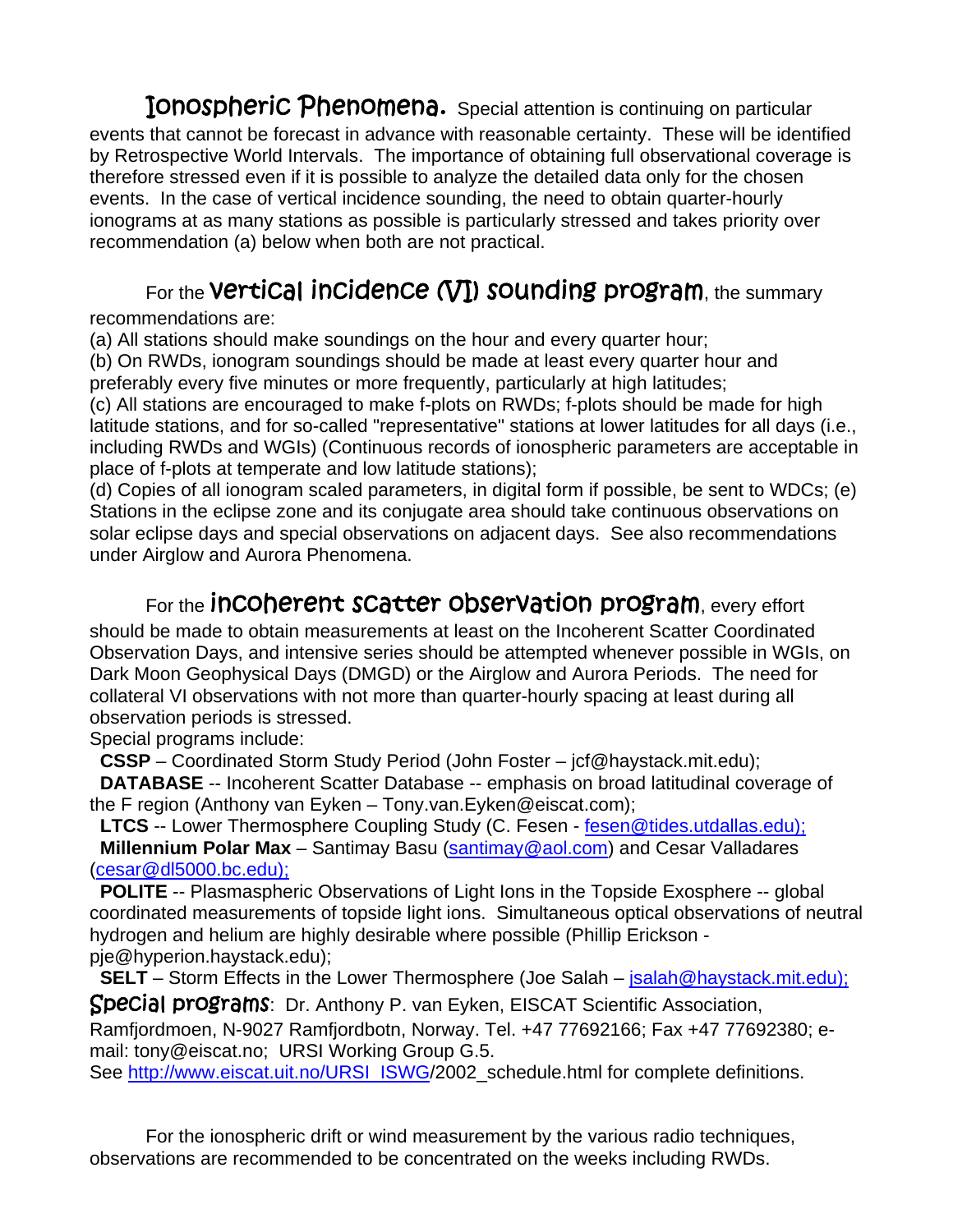For traveling ionosphere disturbances, propose special periods for coordinated measurements of gravity waves induced by magnetospheric activity, probably on selected PRWD and RWD.

For the ionospheric absorption program half-hourly observations are made at least on all RWDs and half-hourly tabulations sent to WDCs. Observations should be continuous on solar eclipse days for stations in eclipse zone and in its conjugate area. Special efforts should be made to obtain daily absorption measurements at temperate latitude stations during the period of Absorption Winter Anomaly, particularly on days of abnormally high or abnormally low absorption (approximately October-March, Northern Hemisphere; April-September, Southern Hemisphere).

For back-scatter and forward scatter programs, observations should be made and analyzed at least on all RWDs.

For synoptic observations of mesospheric (D region) electron densities, several groups have agreed on using the RGD for the hours around noon.

For ELF noise measurements involving the earth-ionosphere cavity resonances any special effort should be concentrated during the WGIs.

It is recommended that more intensive observations in all programs be considered on days of unusual meteor activity.

Meteorology. Particular efforts should be made to carry out an intensified program on the RGD -- each Wednesday, UT. A desirable goal would be the scheduling of meteorological rocketsondes, ozone sondes and radiometer sondes on these days, together with maximum-altitude rawinsonde ascents at both 0000 and 1200 UT.

During WGI and STRATWARM Alert Intervals, intensified programs are also desirable, preferably by the implementation of RGD-type programs (see above) on Mondays and Fridays, as well as on Wednesdays.

#### Global Atmosphere Watch (GAW) The World Meteorological

Organizations (WMO) GAW integrates many monitoring and research activities involving measurement of atmospheric composition. Serves as an early warning system to detect further changes in atmospheric concentrations of greenhouse gases, changes in the ozone layer and in the long range transport of pollutants, including acidity and toxicity of rain as well as of atmospheric burden of aerosols (dirt and dust particles). Contact WMO, 7 bis avenue de la Paix, P.O. Box 2300, 1211 Geneva, Switzerland.

Solar Phenomena. Observatories making specialized studies of solar phenomena, particularly using new or complex techniques, such that continuous observation or reporting is impractical, are requested to make special efforts to provide to WDCs data for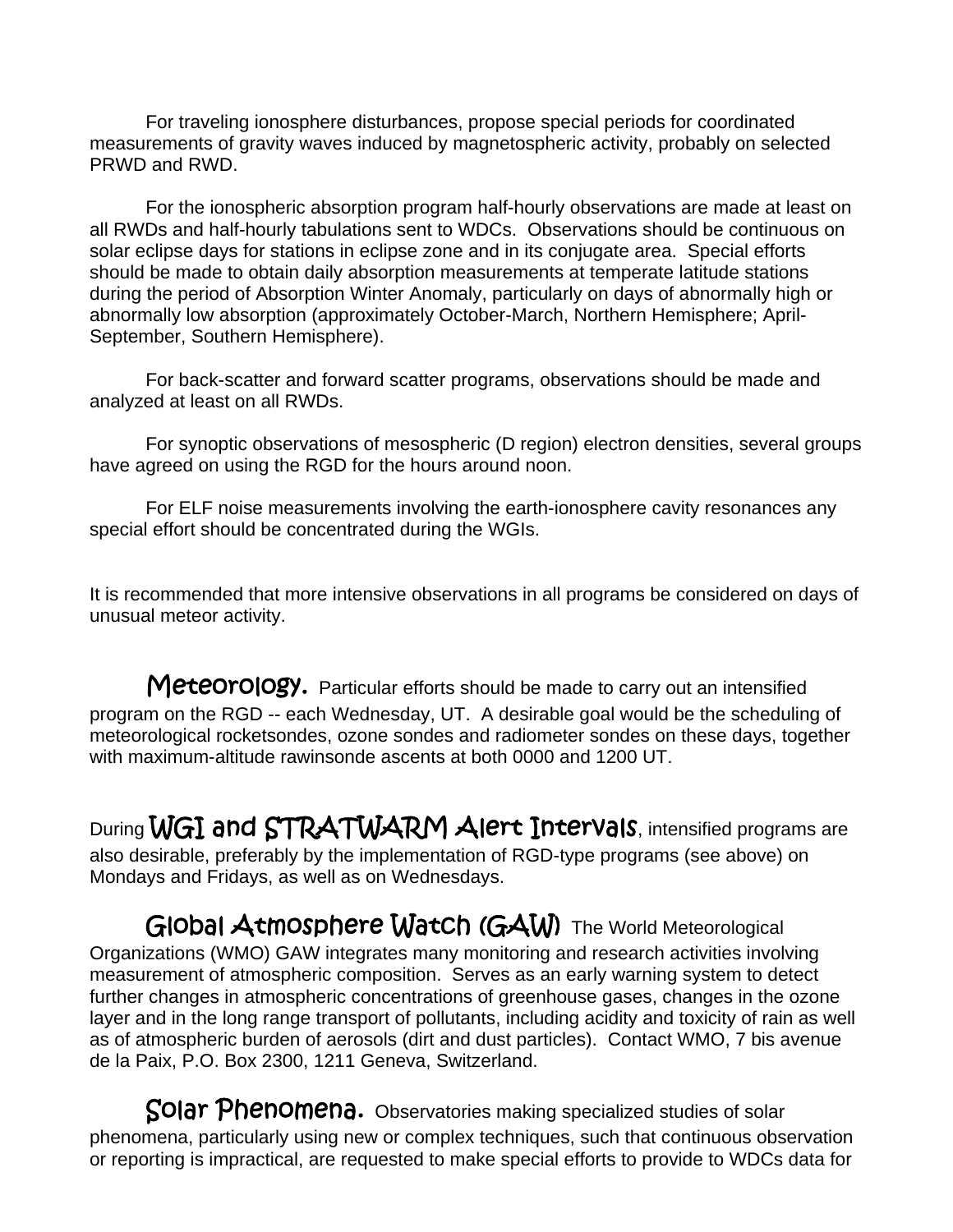solar eclipse days, RWDs and during PROTON/FLARE ALERTS. The attention of those recording solar noise spectra, solar magnetic fields and doing specialized optical studies is particularly drawn to this recommendation.

ISCS (International Solar Cycle Studies). Program within the SCOSTEP (Scientific Committee on Solar-Terrestrial Physics): 1998-2002. Its focus is on observations and basic research directed toward understanding the underlying and resulting processes associated with the rising and maximum phase of a solar cycle. Contacts are S.T. Wu, Univ of Alabama, Huntsville Dept. Mech. Eng. & Ctr. for Space Plasma & Aeron. Res., Huntsville, AL 35899 USA, (205)895-6413, Fax (205)895-6328, wu@cspar.uah.edu, and V. Obridko, IZMIRAN, Solar Physics Department, 142092 Troitsk, Moscow, Russia, 095-344- 0926, Fax 095-334-0124, obridko@lars.izmiran.troitsk.su.

### Solar Terrestrial Energy Program (STEP) Results, Applications, and Modeling Phase (RAMP) [S-RAMP]. Global coordinated ground-

based and space-borne observations of space weather phenomena covering the entire space weather chain from the surface of the Sun to the effects on the near-Earth space and groundbased technological systems. Contacts: Dr. David Boteler (Boteler@Geolab.nrcan.gc.ca) and Dr. Phil Wilkinson, IPS Radio and Space Services, P.O. Box 1386, Haymarket, NSW 1240, Australia, +61 2 9213 8003, Fax +61 2 9213 8060 (Phil@ips.gov.au). See http://www.ngdc.noaa.gov/stp/SRAMP/sramp.html.

## Space Research, Interplanetary Phenomena, Cosmic Rays,

Aeronomy. Experimenters should take into account that observational effort in other disciplines tends to be intensified on the days marked on the Calendar, and schedule balloon and rocket experiments accordingly if there are no other geophysical reasons for choice. In particular it is desirable to make rocket measurements of ionospheric characteristics on the same day at as many locations as possible; where feasible, experimenters should endeavor to launch rockets to monitor at least normal conditions on the Quarterly World Days (QWD) or on RWDs, since these are also days when there will be maximum support from ground observations. Also, special efforts should be made to assure recording of telemetry on QWD and Airglow and Aurora Periods of experiments on satellites and of experiments on spacecraft in orbit around the Sun.